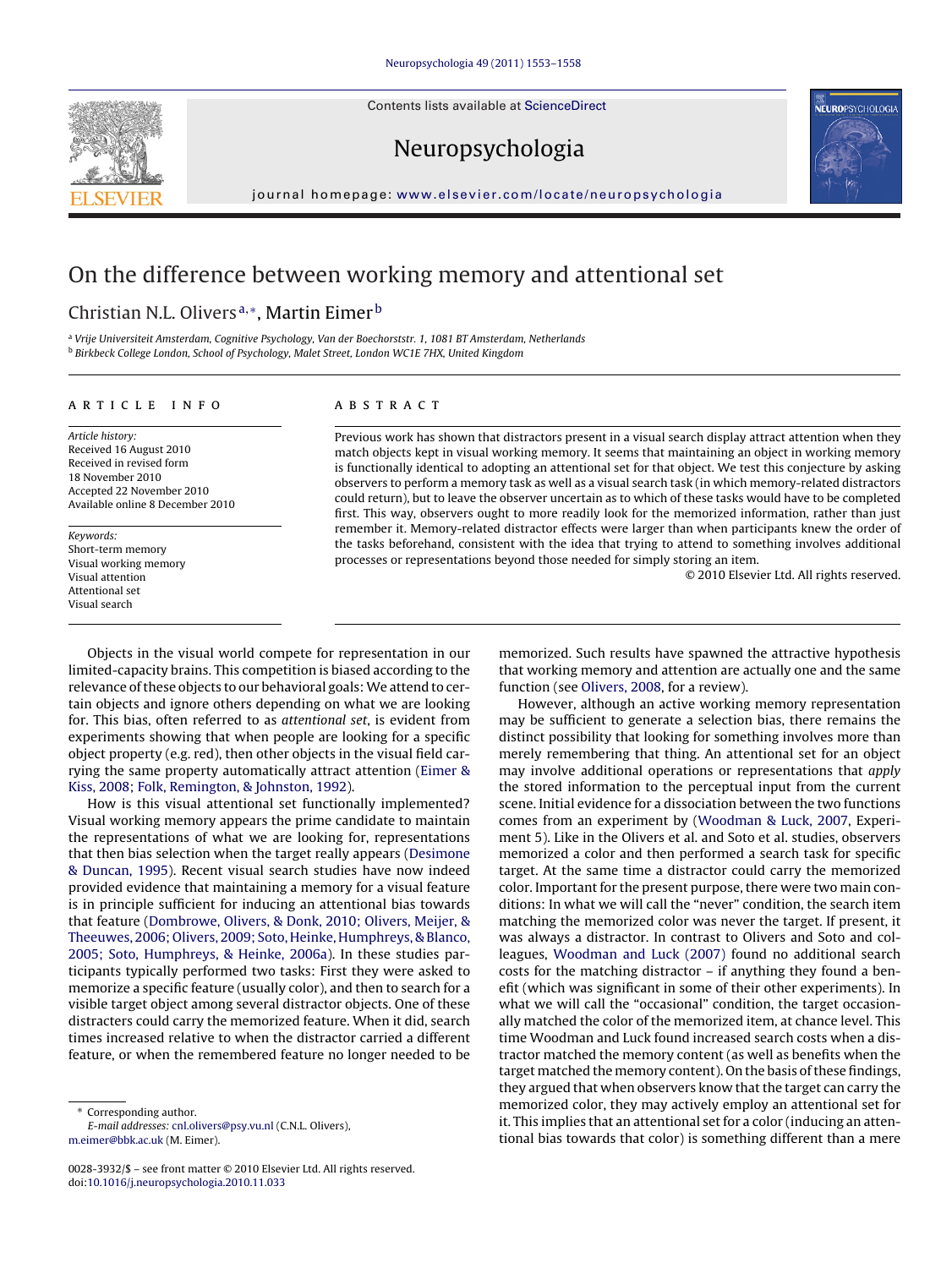memory for that color (inducing either no bias or a bias against that color).

A number of issues may preclude such a conclusion though. The "never" and "occasional" conditions differed in more than just the frequency at which the target could carry the memorized color. For one, in the "occasional" condition, the memory test at the end of the trial always probed for color, whereas in the "never" condition it probed for shape or color, such that on 75% of the trials it sufficed to only remember shape. This may mean that in the "never" condition, color was less strongly represented. Second, the search tasks differed substantially between the two conditions, in terms of the shape of the items, but more importantly, the color configurations. In the "never" condition there was only one distractor (out of six in total) that matched the memorized color. In the "occasional" condition, there were three matching distractors, while the other three items all shared the color of the target item (or vice versa when the target carried the memorized color). This creates differences in display complexity, and may create differences in search strategy. Furthermore, the "never" condition consisted of two blocks of trials, while the "occasional" condition consisted of seven blocks, allowing for differential practice effects. Finally, and despite the additional practice, the "occasional" condition yielded RTs that were overall more than 100 ms slower than in the "never" condition. Each of these factors may have contributed to the differential findings with regard to the influence of memory on search.

The present study therefore sought to provide more direct evidence for the idea that an attentional set for a visual property, although it may require a working memory representation, indeed involves more than that. The experimental procedure is depicted in [Fig. 1. I](#page-2-0)n one condition, we asked observers to remember a color for a memory test at the end of the trial. In between the presentation of the to-be memorized color and the memory test, the participants performed a visual search task for a grey diamond target amongst grey disk distracters (see [Fig. 1a\)](#page-2-0). Crucially, one of the distractors could match the memorized item in color, or it could have a salient different color ([Theeuwes, 1992\).](#page-5-0) Memory-based attention effects were then measured as the RT increase for memory-related distractors (e.g. a different shade of red) relative to unrelated distractors (e.g. blue). To investigate whether such memory-related effects of the color are the same as having an attentional set for that color, we only manipulated the order in which the search task and the memory test were presented. All other factors, such as the memory test, search display appearance, and frequency of matching distractors remained identical.<sup>1</sup> Specifically, we compared performance in the described task sequence when order was fixed (fixed order condition), with performance in a condition where observers were uncertain as to which task would have to be completed first. In these mixed order conditions, on each trial, the memory item could be followed first by the search display (and then the memory test; as in [Fig. 1a\)](#page-2-0), or it could be followed first by the memory test (and then the search display; see [Fig. 1b\)](#page-2-0). The crucial difference of the mixed condition compared to the fixed condition is that the memorized information may be directly applicable to the very next display

(which could be the memory test). In other words, in the mixed condition, observers would not only store the to-be-memorized information, they would also have an expectation for it to appear. Such an attentional set, if any different from simply storing a representation in working memory, would then be expected to add to the memory-related distractor effect observed in the fixed order conditions. In contrast, if working memory and attentional set are functionally identical, the size of this effect should be the same in both conditions.

Note that the mixed order condition may not only differ in terms of the active attentional set, but also in terms of the overall task load (two tasks need to be kept active), and the potential need for task switches when observers prepare more for one task than the other. Previous studies have shown that such overall load or task switch conditions can increase attentional capture by distractors [\(Lavie & De Fockert, 2005; Lavie, Hirst, de Fockert, & Viding, 2004\).](#page-4-0) However, if so, such overall effects should not only occur for the memory-matching distractor, but also for the unrelated distractor.

## **1. Method**

#### 1.1. Participants

Twenty students aged 18–26 years participated for course credits or  $\in$ 10. Another participant was removed from analyses because RTs were more than 2.5 standard deviations slower than the group average.

#### 1.2. Stimuli, apparatus, procedure and design

E-Prime (Psychology Software Tools, Inc.) was used to generate stimuli and measure responses. All stimuli were presented on a black background (∼0 cd/m<sup>2</sup>) at a viewing distance of 75 cm. Each trial started with a 500 ms instruction – reading "remember" – presented in gray (13 cd/m<sup>2</sup>) at the center. This instruction was followed by the 1000 ms presentation of a colored disk (radius 1.5◦ visual angle). It could be any of four main colors (red, green, yellow, or blue, balanced across conditions). The specific hue and chroma of each color ([Munsell, 1929\) v](#page-4-0)aried randomly between any of nine different combinations, while luminance value was kept constant at around 13 cd/m<sup>2</sup> (except for yellow, 42 cd/m<sup>2</sup>, to make it appear less brown). Participants were instructed to remember the color. After a 2000 ms blank period, either of two tasks could start, depending on Task Order: In the first search then remember condition, the instruction "search" appeared in gray for 1000 ms, which was only there during practice. A visual search display followed until response, consisting of eight gray distractor disks (radius 1.2◦) and one gray diamond-shaped target (diagonal 3.0 $^{\circ}$ , all randomly varying between 11 cd/m<sup>2</sup> and 15 cd/m<sup>2</sup>) placed on the rim of an imaginary circle centered on fixation (radius 5.3 $°$ ). Participants were instructed to find the diamond as quickly and accurately as possible, and indicate whether there was an N or an M inside it (0.2° in size, presented in black), by pressing the corresponding keys with the left middle and index fingers. The letter discrimination task was likely to require an eye movement towards the target. Participants were instructed to minimize eye movements, but to make one if necessary. The distractors contained a symbol resembling an hour glass on its side, matching the line segments of the N and M. A feedback message followed erroneous responses.

The visual search display was followed by a blank display for 500 ms, after which the memory test was presented. This consisted of a central row of three disks of different colors, including the memorized color, in randomized order. To discourage verbal recoding of the color, and promote a more visual memory representation instead, the alternative colors were drawn from the same category (e.g. red) and differed only subtly in shade Participants indicated the memorized color by pressing either "1", "2", or "3" on the numeric keypad, with the right index, middle and ring fingers. This task was unspeeded. An error was followed by feedback. The trial ended with a 1000 ms blank.

In the first remember then search condition, the procedure was the same, but the search task and the memory test were swapped, so that 2000 ms after the tobe-memorized cue, first the memory test appeared. Then, 1000 ms after completion of the memory test, the search display appeared. We chose a longer delay here between the memory test and the search display (compared to the 500 ms between the search display and the memory test in the search first condition) to allow participants to prepare for the speeded search response. Note that this timing difference is not crucial, since (a) it happens after the search, and (b) the crucial comparison is between exactly the same sequence of tasks and displays, except that one occurs in a fixed order condition, the other in a mixed order condition, as is explained next.

The critically important factor was Block Type: Search order was either fixed within blocks, or randomly mixed. The final important condition was Distractor Type, of which there were three levels, randomly mixed within blocks: In the no distractor baseline condition, all disks were gray. In the unrelated distractor condition one of the disks was given a color unrelated to the memory item (e.g. green

 $1$  For the same reason, we did not use the following manipulation even though on the face of it may appear a simpler test of our hypothesis: One could compare a condition in which participants remember a color and the search for a target that may coincidentally carry the memorized color (thus measuring working memory effects on search) to a condition in which participants remember a color and know that the target will always carry that color (cf. [Woodman & Luck, 2007\).](#page-5-0) However, this creates inequalities in terms of memory load (in one condition a color and the target-defining feature need to be remembered, in the other only a color), which is known to affect the results ([Olivers, 2009\).](#page-5-0) Furthermore, it may create differences in other processes than the selection processes we are interested in. For example, having valid information about two target features (namely its color and identity) reduces uncertainty in post-selective decision processes, compared to when only one feature is available.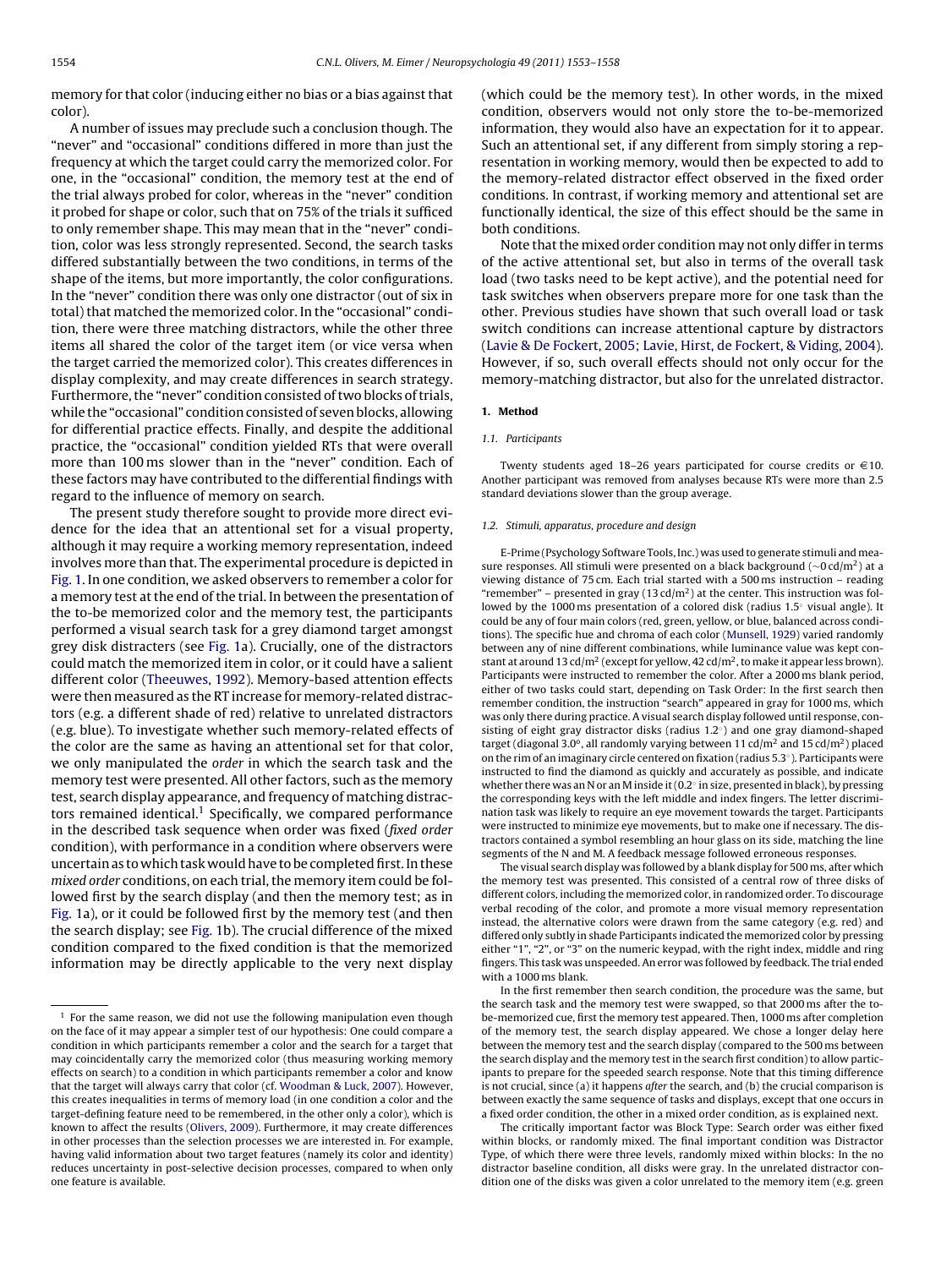## <span id="page-2-0"></span>(A) First Search Then Remember



## (B) First Remember Then Search



Fig. 1. Experimental procedure and example stimuli for Experiment 1. Observers were required to remember a color. In the First Search Then Remember condition (A), they then performed a search for a diamond shape and responded to the N or M inside. At the end of the trial, observers chose the color they remembered from three alternatives. In the First Remember Then Search condition (B), the two tasks were reversed. These two task orders were either fixed, or were randomly mixed within blocks.

when the memory item was red). In the related distractor condition it was given a color that was related (but never identical) to the memory item, by drawing it from the same color category, but with a different hue and/or value (e.g. fuchsia when the memory item was more rusty). Participants were told that distractors were irrelevant and could only interfere with both search and memory.

Participants first practiced a First Remember Then Search block, then practiced a First Search Then Remember block, and then practiced the two conditions mixed within a block. This was followed by 9 blocks (3 First Remember Then Search, 3 First Search Then Remember, 3 Mixed) presented in counterbalanced order, with breaks in between. Each block consisted of 16 Related Distractor trials, 16 Unrelated Distractor trials, and 16 No Distractor trials, randomly mixed. In total, there were 48 trials per cell for the fixed order condition, and 24 trials per cell for the mixed order condition.

## **2. Results**

The analyses focused on the mean search RTs for the correct responses. Search responses that were incorrect (3.5%) or that fell outside a 300–3000 ms time frame (0.8%) were removed from the RT analyses. We first assessed whether changing task order and

mixing these orders had any overall effects, as would be the case when observers were confused, or actively preparing for a particular order that may then be violated. For this we looked at the no distractor baseline condition. Table 1 shows the mean no distractor baseline RTs and error percentages. An ANOVA with Task Order (first search then remember vs. first remember then search) and Block Type (fixed vs. mixed task order) as factors revealed no effects for RTs, all Fs < 1.25, all ps > .275, or errors, Fs < 2, ps > .17.

#### **Table 1**

Baseline search RTs and error percentages (between parentheses) in the no distractor conditions.

| Block type                 | Task order                                |                                |
|----------------------------|-------------------------------------------|--------------------------------|
|                            | First search then remember                | First remember then search     |
| Fixed order<br>Mixed order | $901 \text{ ms} (3.4\%)$<br>889 ms (4.8%) | 907 ms (3.7%)<br>905 ms (2.8%) |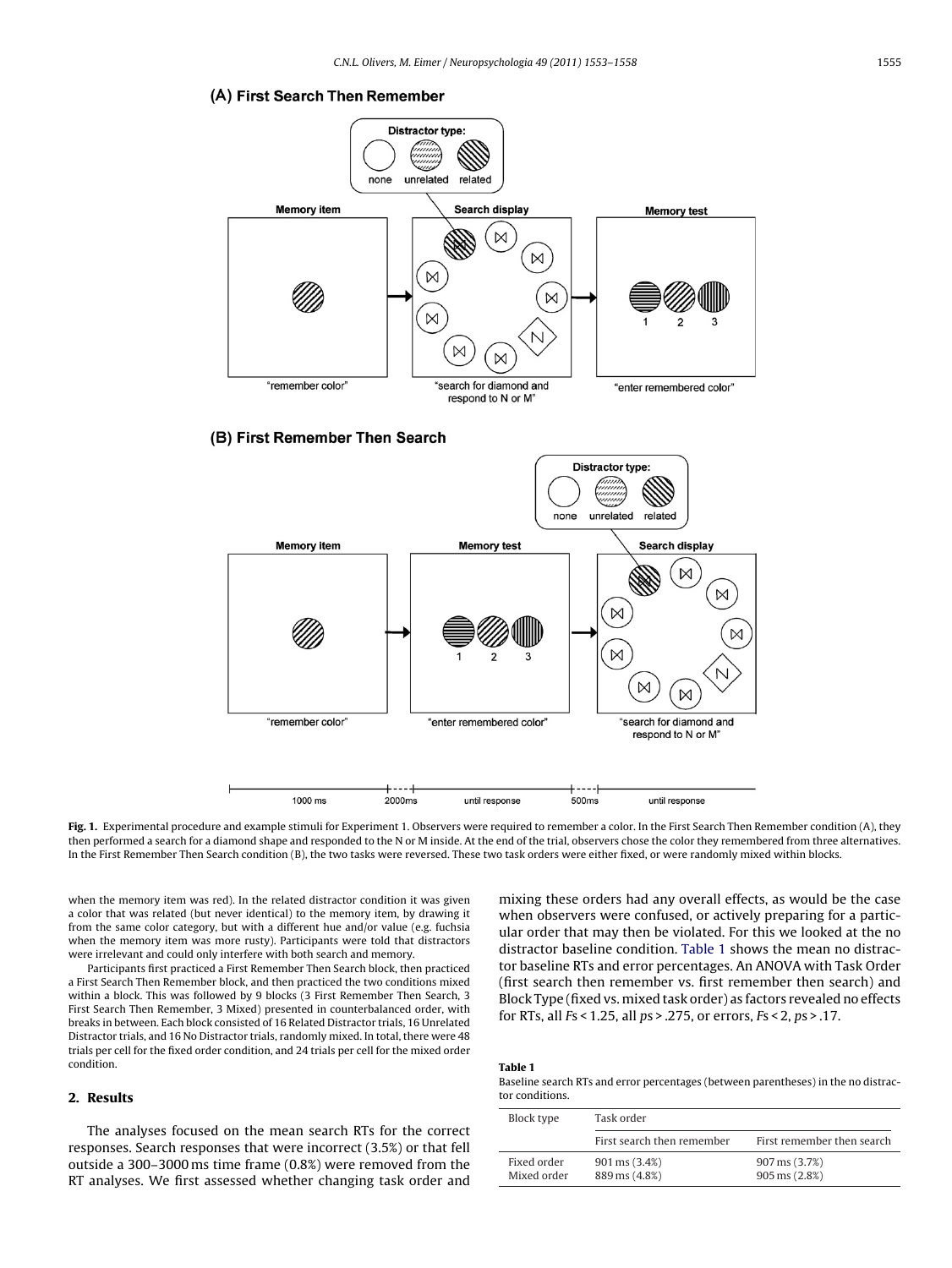

## **(A) First Search then Remember**

**Fig. 2.** Average distractor costs for memory-related and memory-unrelated distracters as a function of task order (Panel A, first search, then complete the memory task; Panel B, first complete the memory task, then search) and block type (whether task order was fixed or mixed within blocks).  $\sp{\ast}p < 0.05$ ;  $\sp{\ast} \sp{\ast}p < 0.01$ ;  $\sp{\ast} \sp{\ast}p < 0.001$ .

The next question was how working memory content modulated the distractor interference effects in the visual search task, depending on expectations of task order (i.e. mixed or fixed order). To this end, we calculated the net distractor costs by subtracting the no distractor RTs from the related and unrelated distractor conditions. The crucial comparison was between the fixed and mixed order conditions when participants performed the visual search display before the memory test – that is, while the memory item was still relevant. This comparison is shown in Fig. 2a. In this first search then remember condition, an ANOVA with Distractor Type (related vs. unrelated) and Block Type (fixed vs. mixed order) revealed an overall effect of Distractor Type,  $F(1, 19)$  = 18.9, MSe = 2388.21,  $p$  < 0.001. Related distracters resulted in more interference than unrelated distracters. Moreover, this effect was stronger in the mixed blocks than in the fixed blocks, as reflected in a Block Type  $\times$  Distractor Type interaction,  $F(1, 19)$  = 5.87, MSe = 1073.62,  $p = 0.026$ . Two-tailed t-tests indicated a 30 ms memory-related cost when the search task preceded the memory test in the fixed order blocks,  $t(19) = 3.63$ ,  $p < 0.01$ , but a 65 ms effect in the mixed order blocks,  $t(19) = 3.89$ ,  $p < 0.001$ . There was no overall effect of mixing task order, Block Type,  $F < 1$ ,  $p > 0.6$ , indicating that general task confusion or task switching did not play a major role.

On the basis of previous work, we expected no memory effects on distractor interference when the memory task could be completed before the search task, since the memory item would then be no longer relevant [\(Olivers et al., 2006\).](#page-5-0) This was also the case here in the first remember then search condition, as shown in Fig. 2b. The ANOVA revealed no effect of Distractor Type or Block Type (Fs < 1,  $ps > .6$ ), nor an interaction ( $F < 1.5$ ,  $p > .24$ ). This confirms that the memory item only affects search when it is still active. The fact that the first search then remember condition saw effects of memory on search, depending on expected task order, while the first remember then search condition did not, was further confirmed by an omnibus ANOVA showing a three-way Task Order  $\times$  Block Type  $\times$  distractor Type interaction,  $F(1, 19) = 4.98$ , MSe = 1629.09,  $p < 0.05$ .

The same analyses on search errors only revealed a trend towards a main effect of Task Order,  $F(1, 19) = 3.95$ , MSe = 0.002,  $p = 0.062$ . The presence of a distractor led to 1.5% more errors when the search task preceded the memory task rather than vice versa. Memory accuracy was 58.6%, which was comparable to previous studies with this paradigm ([Olivers et al., 2006; Olivers, 2009\),](#page-5-0) and significantly above chance level  $(33\%, t(19) = 23.2, p < 0.001)$ . Except for a main effect of Task Order,  $F(1, 19) = 32.26$ , MSe = 0.009,  $p$  < 0.001, there were no effects (all  $Fs$  < 1.25, all  $ps$  > 0.3). As expected, observers performed better when they received the memory test immediately after they had seen the memory item (62.2%), as compared to when they first had to complete the search task (55.2%).

## **3. Discussion**

As in previous studies [\(Dombrowe et al., 2010; Olivers et al.,](#page-4-0) [2006; Olivers, 2009; Soto et al., 2005, 2006a\),](#page-4-0) distractors that were similar to the contents of working memory caused stronger interference with visual search than unrelated distractors. When observers completed the memory task first and could thus forget about the color, there was no memory-based distractor effect. This indicates that the effects were due to the active maintenance of visual information, and not due to sensory priming. Thus, there appears to be little doubt that working memory and attention operate at least partly on similar representations. However, the results also indicate that looking for something involves stronger biases towards visual feature representations than a memory for that feature alone would do. Memory-related distractor interference was twice as strong when the stored information could be directly applicable to the next visual display (i.e. in mixed blocks), compared to when it would not be immediately required (i.e. in fixed blocks). Note that there is no sign that this increase should be attributed simply to increased task confusion: The mixing of the two task orders did not result in any slowing in the no-distractor condition, nor did it result in additional costs for the unrelated distractor condition. Instead, the increase was specific for the related distractor condition. Observers reported that it was clear from the displays which task should be performed. Furthermore, any overall task confusion or load effects are likely to result in a weaker attentional set for the relevant property (in this case the memorized color), rather than a stronger one ([Lavie et al., 2004\).](#page-4-0) We conclude that observers maintained a memory representation for the color in both the blocked and the mixed condition, but had a stronger attentional set for that same color in the latter. Thus, we interpret this as positive evidence that an attentional set should be functionally dissociated from working memory.

Note that memory-based distractor effects only occurred when the color was still relevant. That is, when observers completed the memory task first and could thus forget about the color, there were no such effects. This shows that the memory-based distractor effect is due to the active maintenance of the color information and not for example due to low-level visual priming mechanisms. Interestingly, if we look at the First Remember Then Search condition in the mixed blocks (Fig. 2b), we actually see a small memory-related benefit (−12 ms), rather than a cost. Although this numerical difference was not reliable, it raises the intriguing idea that observers may actually *inhibit* the memorized color after they have performed the memory test, so that they can more easily switch to the search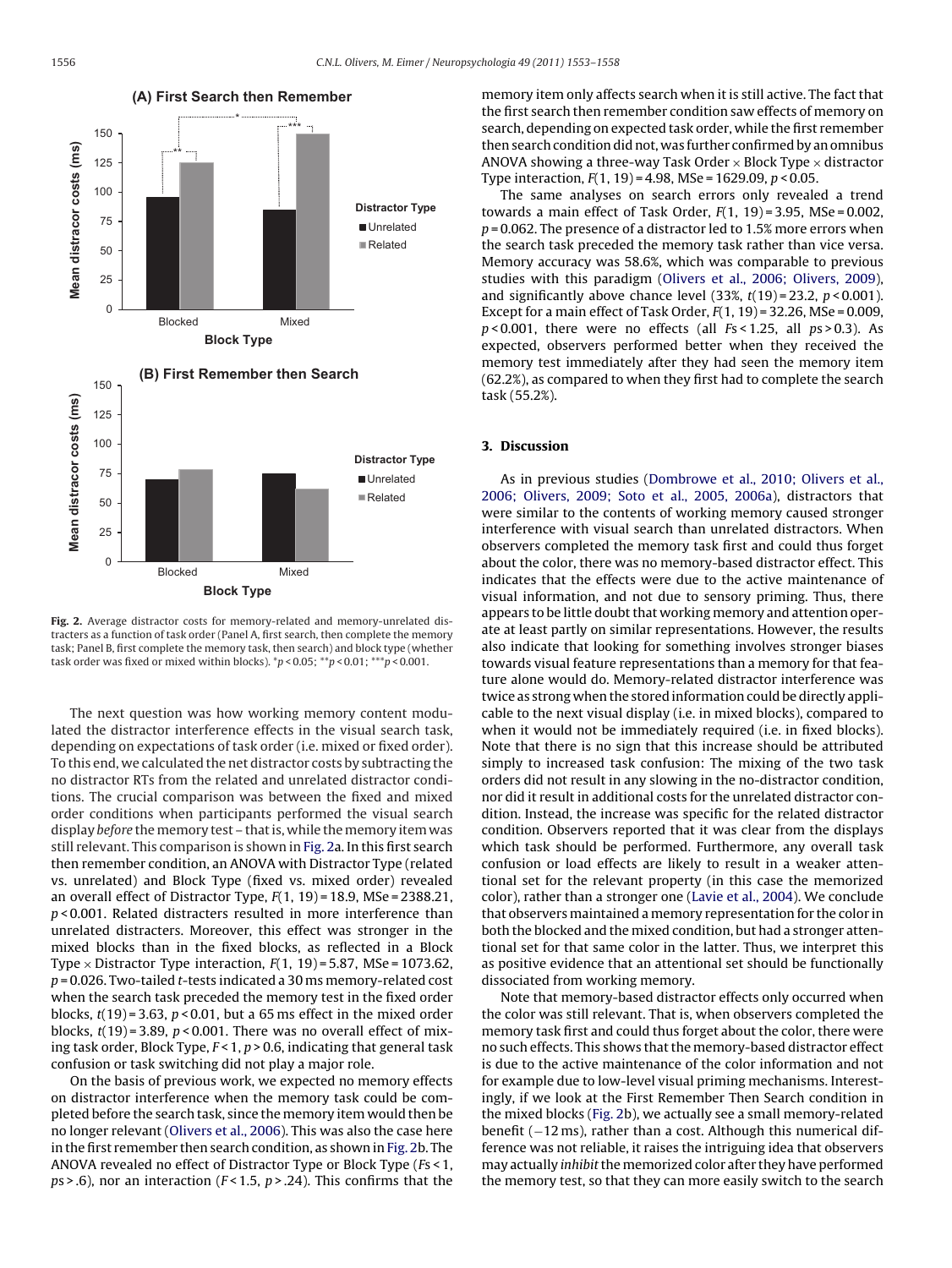<span id="page-4-0"></span>task (e.g. Mayr & Keele, 2000). The inhibition of this color may then carry over to the matching distractor in the search display, thus actually reducing its interference relative to an unrelated distractor. To investigate if this evidence for inhibition after the completion of the memory task was real, we ran another experiment using mixed order, and also varied the interval between the memory test and the search task between 500 and 2500 ms to see if we could maximize the effect. However, we now found no benefits at all for memory-related distractors (a maximum benefit of 1 ms), thus providing no further support for the idea of inhibitory control processes operating between the two tasks.

What is the nature of the additional processes when people adopt an attentional set for a visual property, rather than keep that property active in working memory? One possibility is that attention and working memory are qualitatively different: When looking for something, observers create a separate target representation that then biases lower-level perceptual representations via a different route than working memory does. A more parsimonious model however is one in which attention serves to strengthen a specific memory representation, which then in turn feeds back to perceptual representations. In purely representational terms, the difference between an attentional set and a memory for an object is then essentially quantitative: The same representation is simply stronger under conditions of attention. However, in terms of processes, the difference between the two cognitive functions then still retains a qualitative aspect, because additional control mechanisms must be recruited that select a target and drive the increased activation. Such mechanisms must eventually originate from a higher-order task representation – or the "central executive" in Baddeley and Hitch's (1974) classic model – which after all determines what is currently important. In this respect it has been proposed that there may actually be two types of working memory representation (Cowan, 1995; Oberauer, 2002; Peters, Goebel, & Roelfsema, 2009; see [Olivers, 2009](#page-5-0) for evidence within the current paradigm). When working memory is filled with multiple items, most of these will be in a relatively suppressed or dormant state of representation. That is, they are readily available, but are not the focus of the current task. Only one representation at a time can acquire the special status of being in the focus of attention and determine what we are currently looking at or thinking of (Houtkamp & Roelfsema, 2009). Items in working memory may then compete for this special status of the attentional template, a competition that is driven by overall task settings. Consistent with this, items in working memory lose their effects on visual search when another memory item is more relevant to the search task (Downing & Dodds, 2004; Houtkamp & Roelfsema, 2006; Olivers, 2009). Moreover, when the task goals change, a switching of the template is necessary, which may take time. Indeed, recent studies have shown memory effects on visual search when search is fast and starts early, but not when it is slow or starts late (Dombrowe et al., 2010; Han & Kim, 2009). To summarize, the attentional set may be an integrated part of working memory, yet involves operations that are functionally different from mere working memory activation.

So far we have framed the memory effects on visual selection as a one-way process in which the active content biases perceptual processes. This relationship may be more interactive though. It could be that the colored distractor in the search display initially captures attention in a more bottom-up, stimulus-driven fashion, and that attention is then rapidly disengaged from this distractor because it is not relevant in the context of the visual search task (see [Theeuwes, Atchley, & Kramer, 2000, f](#page-5-0)or such a suggestion). The RT costs associated with the capture and disengagement of attention may have been more pronounced for memory-related distractors in the mixed blocks of the current experiment because capture is stronger and/or disengagement is more delayed for colored items under conditions where both the attention and the memory task are active. Note however that such task-based interactions do not take away from our conclusion, namely that an attentional set for a property involves more than an active memory representation for that property. By "more" we mean the specific quality that distinguishes an attentional set from other attentional biases, namely the fact that it is based on current task relevance.

As with many attentional control functions, the prefrontal cortex is probably the source of the signal deciding which memory representation deserves this special status. The prefrontal cortex is known to be involved in setting task priorities, possesses the necessary feedback connections to implement and sustain biases in more sensory-related areas, and may thus well be the seat of the central executive (Miller & Cohen, 2001). Direct evidence for the prefrontal cortex setting priorities in the current type of task comes from a neuropsychological study of [Soto, Humphreys, and Heinke \(2006b\).](#page-5-0) In a paradigm similar to the one used here, it was found that for patients with inferior frontal lesions, visual search was much more affected by the irrelevant memory content than for age-matched controls. Apparently, the patients had more difficulty separating the working memory and search representations. Conversely, this implies that under normal functioning, working memory and attentional representations can be kept relatively shielded from each other. In all, we conclude that working memory and attention may share the same content representations, but that they are not identical functions.

## **Acknowledgments**

This research was funded by Vidi grant 452-06-007 from NWO (Netherlands Organization for Scientific Research) to CO. ME holds a Royal Society-Wolfson Research Merit Award.

## **References**

- Baddeley, A. D., & Hitch, G. (1974). Working memory. In G. A. Bower (Ed.), Recent advances in learning and motivation (pp. 47–90). New York: Academic Press.
- Cowan, N. (1995). Attention and memory: An integrated framework. New York: Oxford University Press.
- Desimone, R., & Duncan, J. (1995). Neural mechanisms of selective visual attention. Annual Review of Neuroscience, 18, 193–222.
- Dombrowe, I., Olivers, C. N. L., & Donk, M. (2010). The time course of working memory effects on visual attention. Visual Cognition, 1–24.
- Downing, P. E., & Dodds, C. M. (2004). Competition in visual working memory for control of search. Visual Cognition, 11(6), 689–703.
- Eimer, M., & Kiss, M. (2008). Involuntary attentional capture is determined by task set: Evidence from event-related brain potentials. Journal of Cognitive Neuroscience, 20, 1423–1433.
- Folk, C., Remington, R. W., & Johnston, J. C. (1992). Involuntary covert orienting is contingent on attentional control settings. Journal of Experimental Psychology: Human Perception and Performance, 18, 1030–1044.
- Han, S. W., & Kim, M. S. (2009). Do the contents of working memory capture attention? Yes, but cognitive control matters. Journal of Experimental Psychology: Human Perception and Performance, 35, 1292–1302.
- Houtkamp, R., & Roelfsema, P. R. (2006). The effect of items in working memory on the deployment of attention and the eyes during visual search. Journal of Experimental Psychology: Human Perception and Performance, 32, 426–442.
- Houtkamp, R., & Roelfsema, P. R. (2009). Matching of visual input to only one item at any one time. Psychological Research, 73, 317–326.
- Lavie, N., & De Fockert, J. (2005). The role of working memory in attentional capture. Psychonomic Bulletin & Review, 12(4), 669–674.
- Lavie, N., Hirst, A., de Fockert, J.W., & Viding, E. (2004). Load theory of selective attention and cognitive control. Journal of Experimental Psychology: General, 133(3), 339–354.
- Mayr, U., & Keele, S. (2000). Hanging internal constraints on action: The role of backward inhibition. Journal of Experimental Psychology: General, 129, 4–26.
- Miller, E. K., & Cohen, J. D. (2001). An integrative theory of prefrontal cortex function. Annual Review of Neuroscience, 24, 167–202.
- Munsell, A. E. O. (1929). Munsell book of color. Baltimore, MD: Munsell Book Co.
- Oberauer, K. (2002). Access to information in working memory: Exploring the focus of attention. Journal of Experimental Psychology: Learning, Memory, and Cognition, 28, 411–421.
- Olivers, C. N. L. (2008). Interactions between visual working memory and visual attention. Frontiers in Bioscience, 13, 1182–1191.